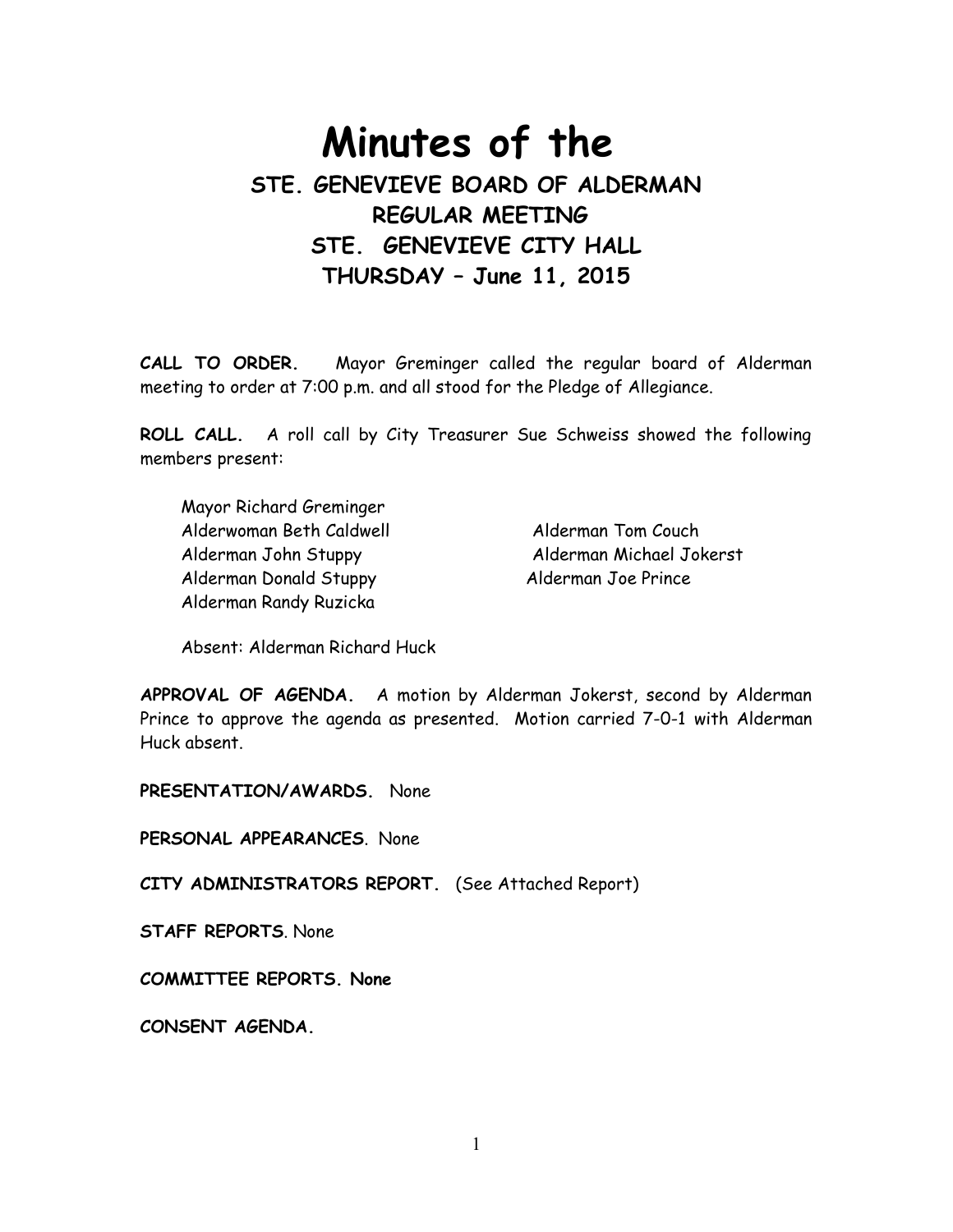**Minutes Board of Aldermen Regular Session – May 28, 2015.** A motion by Alderman Jokerst, second by Alderman John Stuppy to approve the minutes of the Ste. Genevieve Board of Aldermen Meeting from May 28, 2015. Motion carried 7-0-1 with Alderman Huck absent.

**RESOLUTION 2015-33. A RESOLUTION APPROVING A BOND COMPLIANCE POLICY AND PROCEDURE FOR THE CITY OF STE. GENEVIEVE, MISSOURI.** A motion by Alderman Couch, second by Alderman Prince to approve Resolution 2015 - 33. Motion carried 7-0-1 with Alderman Huck absent.

**RESOLUTION 2015-34. A RESOLUTION APPOINTING LESLIE BARKER TO THE STE. GENEVIEVE TOURISM TAX COMMISSION.** A motion by Alderman Couch, second by Alderman John Stuppy to approve Resolution 2015 - 34. Motion carried 7-0-1 with Alderman Huck absent.

**RESOLUTION 2015-35. A RESOLUTION APPOINTING GARY SMITH TO THE STE. GENEVIEVE PLANNING AND ZONING COMMISSION.** A motion by Alderwoman Caldwell, second by Alderman Donald Stuppy to approve Resolution 2015 – 35. Motion carried 7-0-1 with Alderman Huck absent.

#### **OLD BUSINESS**

**BILL NO. 4028. AN ORDINANCE APPROVING A TAX EXEMPT EQUIPMENT LEASE PURCHASE AGREEMENT WITH FS LEASING, LLC. FOR THREE POLICE VEHICLES IN AN AMOUNT NOT TO EXCEED \$99,925.00. 2ND READING.** A motion by Alderwoman Caldwell, second by Alderman Prince, Bill No. 4028 was placed on its second and final reading, read by title only, considered and passed by a roll call vote as follows: Ayes: Alderwoman Beth Caldwell, Alderman Tom Couch, Alderman John Stuppy, Alderman Mike Jokerst, Alderman Donald Stuppy, Alderman Joe Prince, and Alderman Randy Ruzicka. Nays: None Motion carried 7-0-1 with Alderman Richard Huck absent. Thereupon Bill No. 4028 was declared Ordinance No. 3976 signed by the Mayor and attested by the City Clerk.

**BILL NO. 4041. AN ORDINANCE AUTHORIZING THE CITY OF STE. GENEVIEVE, MISSOURI TO ENTER INTO A LEASE PURCHASE TRANSACTION, THE PROCEEDS OF WHICH WILL BE USED TO PAY THE COSTS OF ACQUIRING, CONSTRUCTING, EXTENDING, IMPROVING AND**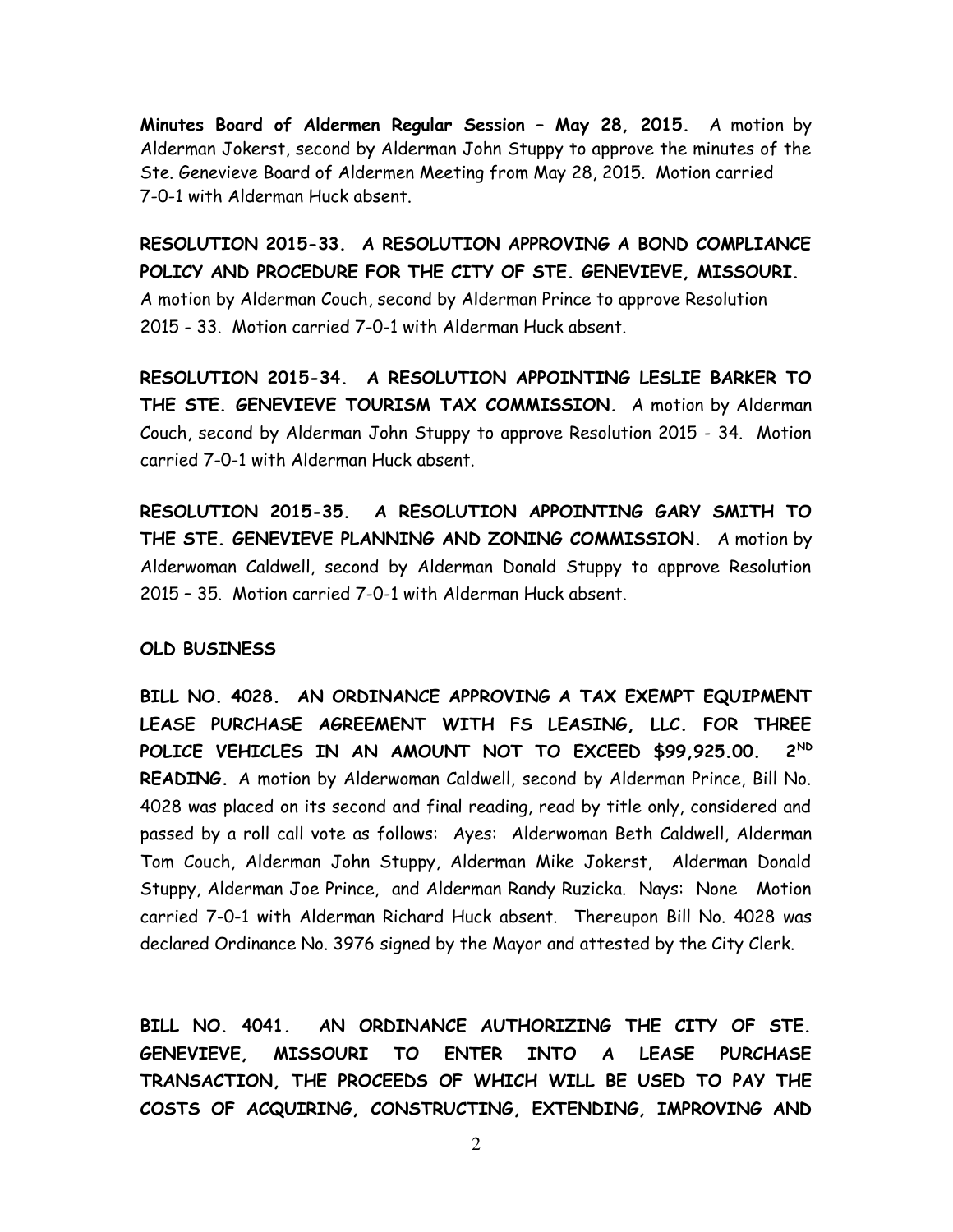# **EQUIPPING THE CITY'S COMBINED WATERWORKS AND SEWERAGE SYSTEM; AND APPROVING THE EXECUTION OF CERTAIN DOCUMENTS AND ACTIONS IN CONNECTION THEREWITH. 2ND READING.**

A motion by Alderman Jokerst, second by Alderman Donald Stuppy, Bill No. 4041 was placed on its second and final reading, read by title only, considered and passed by a roll call vote as follows: Ayes: Alderwoman Beth Caldwell, Alderman Tom Couch, Alderman John Stuppy, Alderman Mike Jokerst, Alderman Donald Stuppy, Alderman Joe Prince, and Alderman Randy Ruzicka. Nays: None Motion carried 7-0-1 with Alderman Richard Huck absent. Thereupon Bill No. 4041 was declared Ordinance No. 3977 signed by the Mayor and attested by the City Clerk.

**BILL NO. 4042. AN ORDINANCE AMENDING CHAPTER 405: ZONING REGULATIONS. 2ND READING.** A motion by Alderman Prince, second by Alderman Ruzicka, Bill No. 4042 was placed on its second and final reading, read by title only, considered and passed by a roll call vote as follows: Ayes: Alderwoman Beth Caldwell, Alderman Tom Couch, Alderman John Stuppy, Alderman Mike Jokerst, Alderman Donald Stuppy, Alderman Joe Prince, and Alderman Randy Ruzicka Nays: None Motion carried 7-0-1 with Alderman Richard Huck absent. Thereupon Bill No. 4042 was declared Ordinance No. 3978 signed by the Mayor and attested by the City Clerk.

**BILL NO. 4043. AN ORDINANCE REPEALING TITLE VI BUSINESS AND OCCUPATION, CHAPTER 605 BUSINESS LICENSING, ARTICLE II MISCELLANEOUS BUSINESS REGULATIONS, DIVISION 1 BED AND BREAKFAST ESTABLISHMENTS AND ENACTING IN LIEU THEREOF ARTICLE II MISCELLANEOUS BUSINESS REGULATIONS DIVISION 1 LODGING ESTABLISHMENTS. 2ND READING.** A motion by Alderman Prince, second by Alderwoman Caldwell, Bill No. 4043 was placed on its second and final reading, read by title only, considered and passed by a roll call vote as follows: Ayes: Alderwoman Beth Caldwell, Alderman Tom Couch, Alderman John Stuppy, Alderman Mike Jokerst, Alderman Donald Stuppy, Alderman Joe Prince, and Alderman Randy Ruzicka. Nays: None Motion carried 7-0-1 with Alderman Richard Huck absent. Thereupon Bill No. 4043 was declared Ordinance No. 3979 signed by the Mayor and attested by the City Clerk.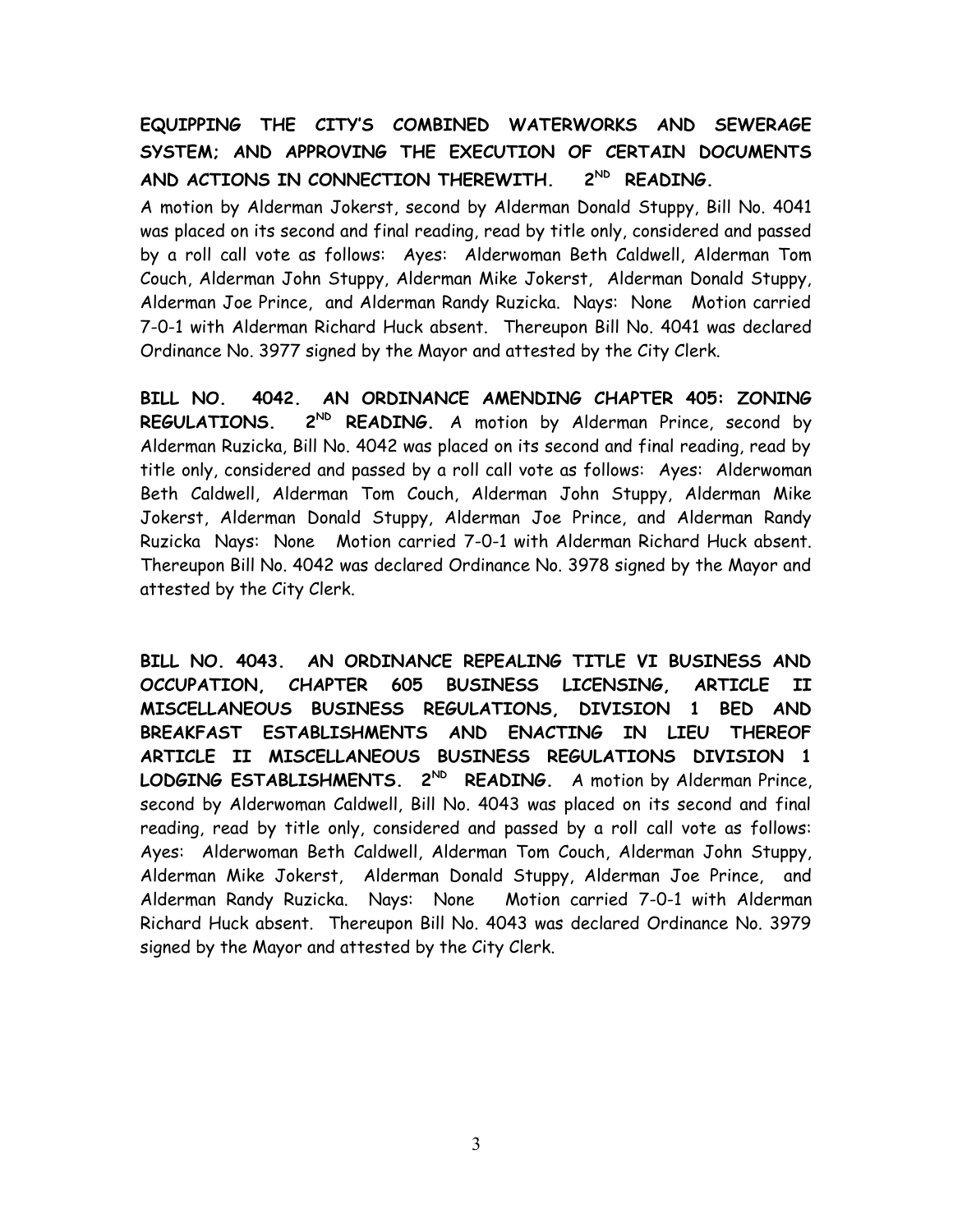### **NEW BUSINESS**

**BILL NO. 4044. AN ORDINANCE OF THE CITY OF STE. GENEVIEVE AUTHORIZING THE MAYOR TO ENTER INTO A CONTRACT WITH T. DRURY, CONTRACTING INC. OF BLOOMSDALE, MISSOURI IN THE AMOUNT OF NINE HUNDRED THIRTY ONE THOUSAND FIVE HUNDRED FIFTY THREE DOLLARS FOR THE WATER MAIN REPLACEMENT PROJECT. (PROJECT NO. 14-5960) 1ST READING.** A motion by Alderman Joe Prince, second by Alderman Donald Stuppy, Bill No. 4044 was placed on its first reading, read by title only, considered and passed with a 7-0-1 vote of the Board of Aldermen with Alderman Huck absent. A motion made by Alderman Tom Couch, second by Alderman Joe Prince to proceed with the second and final reading of Bill No. 4044. Motion carried 7-0-1 with Alderman Richard Huck absent. A motion by Alderman Joe Prince, second by Alderman Randy Ruzicka, Bill No. 4044 was placed on its second and final reading, read by title only, considered and passed by a roll call vote as follows: Ayes: Alderwoman Beth Caldwell, Alderman Tom Couch, Alderman John Stuppy, Alderman Mike Jokerst, Alderman Donald Stuppy, Alderman Joe Prince, and Alderman Randy Ruzicka. Nays: None Motion carried 7-0-1 with Alderman Richard Huck absent. Thereupon Bill No. 4044 was declared Ordinance No. 3980 signed by the Mayor and attested by the City Clerk.

**BILL NO. 4045. AN ORDINANCE AMENDING CHAPTER 205 "ANIMALS". 1 ST READING.** A motion by Alderwoman Beth Caldwell, second by Alderman Joe Prince, Bill No. 4045 was placed on its first reading, read by title only, considered and passed with a with a 7-0-1 vote of the Board of Aldermen with Alderman Richard Huck absent.

# **BILL NO. 4046. AN ORDINANCE AMENDING THE CITY OF STE. GENEVIEVE'S PERSONNEL MANUAL ORDINANCE NO. 3144 AND ADOPTING THE REVISED CITY PERSONNEL MANUAL. 1ST READING.**

A motion by Alderman Joe Prince, second by Alderwoman Beth Caldwell, Bill No. 4046 was placed on its first reading, read by title only, considered and passed with a with a 7-0-1 vote of the Board of Aldermen with Alderman Richard Huck absent.

**PUBLIC COMMENTS –** None